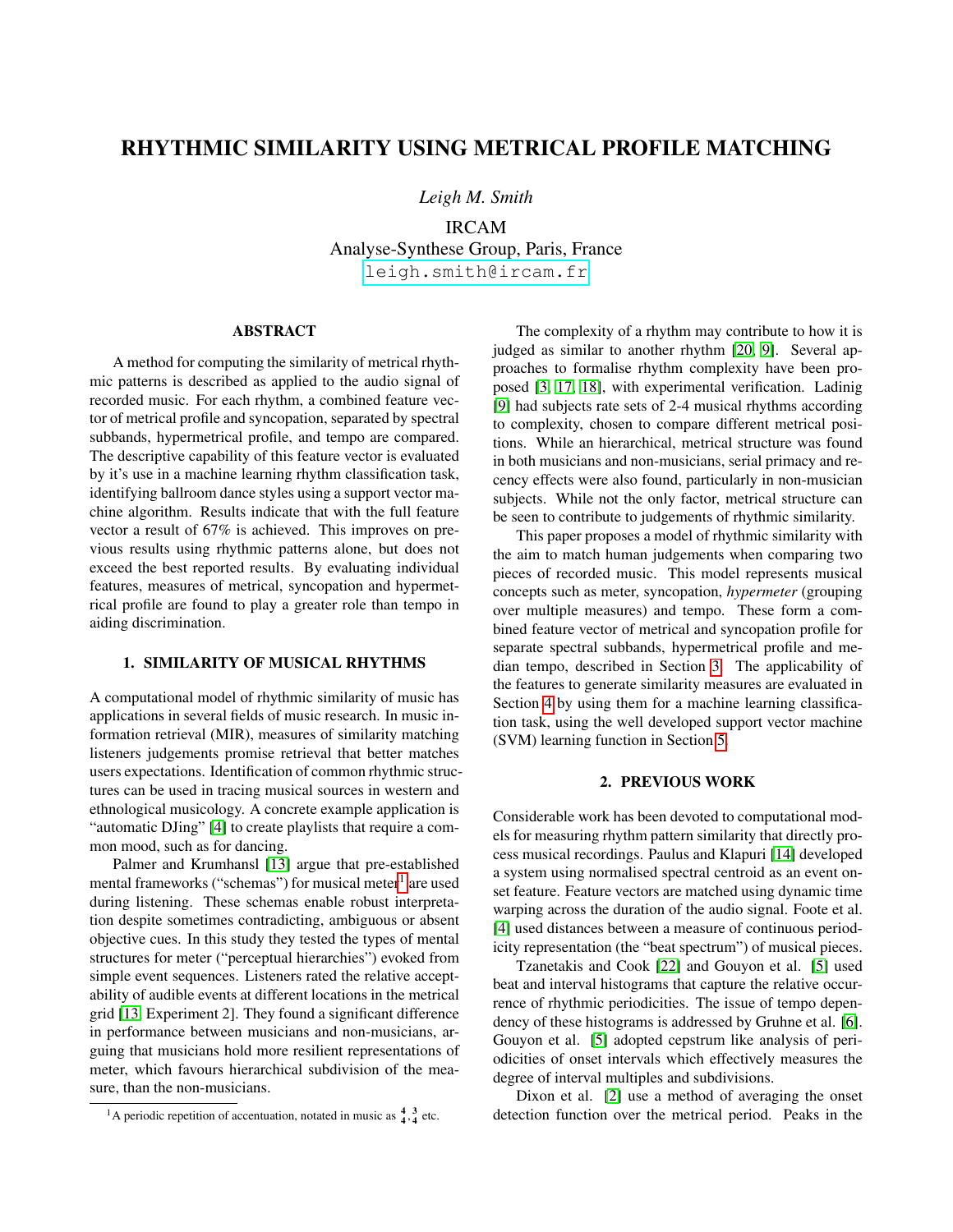meter averaged onset detection function are used to identify the onsets occurring in the measure. This metrical profile is used together with rhythmic measures of swing ratio, and a syncopation measure, with machine learning classifiers. Peeters [\[15\]](#page-5-4) uses a rhythm spectrum determined from the product of spectral and autocorrelation functions applied to the onset detection function. This produces discrimination closely matching the performance of [\[2,](#page-4-7) [5\]](#page-4-5).

Despite reporting very good results, there are areas for improvement to these approaches. One is the issue of dimensionality of the feature vectors used. Since approaches such as beat histograms produce significant data, descriptive statistics of them are used as the features. The approach taken in this paper is to instead aim for cognitively associated representations which are interpretable in musical terms. This aims to increase the inductive bias (i.e. domain knowledge) [\[1\]](#page-4-8) applied to the machine learning task of rhythm classification.

#### 3. METHOD

<span id="page-1-0"></span>The model of similarity is based on identification and comparison of rhythmic patterns. An approach related to that of [\[2\]](#page-4-7) has been adopted, where a recurring metric pattern in the piece is identified. The use of high level rhythmic descriptions such as syncopation and metrical profile depends on identification of the beat period, metrical period (duration of the bar) and phase (downbeat location) from the audio signal of the musical example. This is achieved using a beat-tracker, developed by Peeters [\[15,](#page-5-4) [16\]](#page-5-5).

The feature vector for each rhythm is then used to compute a kernel distance measure between vectors. This produces a similarity matrix of comparisons between all rhythms. The actual distance measure used is dependent on the classification algorithm used, with Euclidean and Cosine distances as the most common.

# 3.1. Metrical Profile

The metrical profile, indicating the relative occurrence of events in each metrical position within the measure, has been demonstrated by [\[13\]](#page-4-1) to represent metrical structure and matches closely with listeners judgements of metrical well-formedness. The metrical profile is computed from the likelihood of an onset at each *tatum* (shortest temporal interval) within a measure. The likelihood of onsets are determined from the presence of onset detection function (ODF) energy *e* described in [\[16\]](#page-5-5). The probability of an onset  $o_t$  at each tatum location *t* is

<span id="page-1-1"></span>
$$
o_t = \begin{cases} \frac{\bar{e_t}}{\bar{e} + \gamma \sigma_e + \varepsilon}, & o_t < 1\\ 1 & o_t > 1 \end{cases}
$$
 (1)

where  $\bar{e}_t$  is the mean energy of the ODF over the region of the tatum *t*,  $\bar{e}$  and  $\sigma_e$  are the mean and standard deviation of the entire ODF energy respectively,  $\varepsilon$  is a small value to guard against zero  $\bar{e}$ , and  $\gamma$  is a free parameter determining the maximum number of standard deviations above the mean to assure an onset has occurred. By informal testing,  $\gamma = 2$ . The onset likelihoods are then used to create an histogram of the relative amplitude and occurrence at each tatum, by averaging each *o<sup>t</sup>* across all measures.

To normalise for varying tempo across each piece and between pieces, the duration of each measure is derived from the beat-tracker [\[16\]](#page-5-5). Using the beat locations identified by the beat-tracker, each beat duration is uniformly subdivided into 1/64th notes (hemi-demi-semiquavers), that is  $0 < t < 64$  for a measure of a semibreve (whole note) duration. Such a high subdivision attempts to categorise swing timing occurring within the measure and to provide sufficient resolution for accurate comparisons of metrical structure. Using the tatum duration set to equal subdivisions of each beat duration does not capture expressive timing occuring within that time period. However, the error produced from this is minimal since the expressive timing which modifies each beat and measure period is respected. The effect of this error is to blur the peak of each tatum onset. To reduce dimensionality, the metrical profile is then downsampled (by local averaging of 4 tatums) to semiquavers (1/16 notes).

#### 3.2. Spectral Matching

In the case of the Rock/Pop idiom, where drums are commonplace, the presence of bass, snare, tom-tom drums and/or cymbals at each tatum is a salient feature used by listeners in rhythmic identification. Thus the spectral character (centroid, dispersion) of each onset contributes greatly to its perceived time-keeping role and therefore similarity judgements. To match the categorization used by listeners, rhythmic patterns need to be compared when separated by their spectral character.

This is produced by computing spectral sub-bands of the half wave rectified spectral energy. The sub-bands are computed by summing over non-overlapping frequencies:

$$
F_{c,t} = \sum_{b=b_c}^{b'_c} e_{HWR}(\omega_b, t),
$$
 (2)

where  $F_{c,t}$  is the spectral flux for the sub-band channel *c* at time *t*, over the spectral bands  $b = [\omega_c, \omega_c']$  of the half-wave rectified spectral energy  $e_{HWR}(\omega_b,t)$  at frequency band  $\omega_b$  computed as described by [\[16\]](#page-5-5). The sub-band channels used are  $[\omega_1 = 60, \omega'_1 = 100]$ ,  $[\omega_2 = 3500, \omega'_2 = 4000]$ . These have been chosen to select representative frequency ranges (in Hz) that capture the bass and high frequency components for channels 1 and 2 respectively.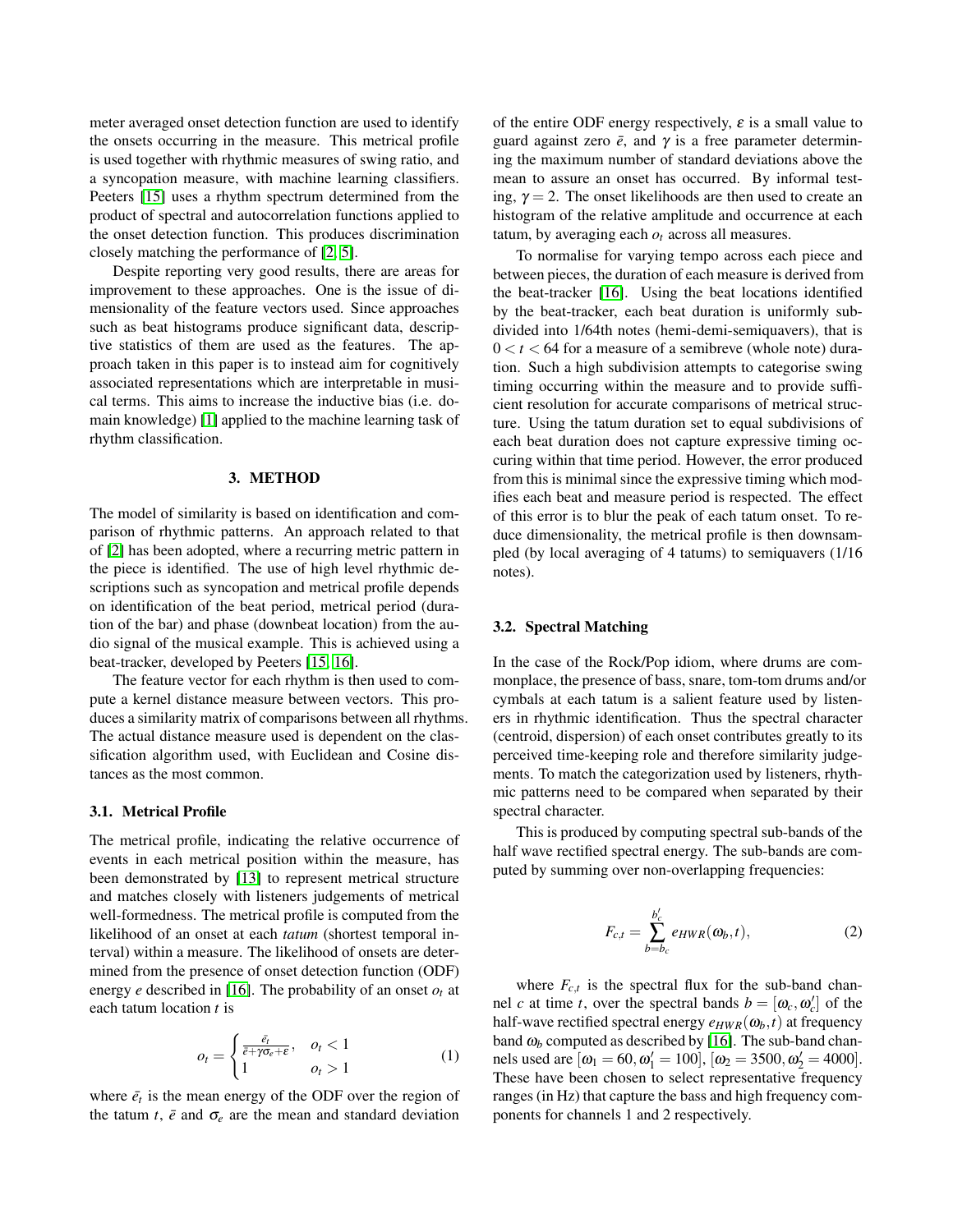#### 3.3. Syncopation

An early formal representation of syncopation is by Longuet-Higgins and Lee [\[12\]](#page-4-9), that assumes the listener will attempt to interpret a rhythm according to a given meter so as to minimize syncopations. Syncopation is consequently defined by them as a beat stronger than the previous sounded note falling on a rest or tied note [\[12,](#page-4-9) [19\]](#page-5-6). A syncopation occurs if and only if a (sounded) note outlasts the highest-level *metrical unit* it initiates. Metrical units are defined in an hierarchy identical to Lerdahl and Jackendoff's [\[10\]](#page-4-10) metrical hierarchy, although inverse in polarity.

This model has been shown to be well correlated to listener judgements of rhythmic complexity [\[19,](#page-5-6) [21\]](#page-5-7). The original model of Longuet-Higgins and Lee relies on the identification of an onset at each tatum within the measure. Onset detection in polyphonic audio is a currently unsolved research problem in MIR. Two approaches are possible, reformulating the model of Longuet-Higgins and Lee in probablistic terms, or relying on outputs of the model which may be prone to error equal to the error rate of the onset detection. Initially, the second approach has been adopted.

The same measure of onset likelihood (Equation [1\)](#page-1-1) is used to compute the binary decision whether there is an onset present,

$$
onset_t = \begin{cases} 1 & o_t > 0.5, \\ 0 & o_t \le 0.5. \end{cases}
$$
 (3)

While this simplistic approach to onset detection is error prone, the syncopation is computed for each measure and averaged to compute a single syncopation metric for the song. With an average of 80 measures per Rock/Pop song, this error is not expected to bias results to a particular metrical form. Since the tatum locations that match the beat locations will always produce a syncopation measure of zero at that location, these positions are discarded to avoid feature dimensions which do not contribute to the similarity discrimination.

#### 3.4. Hypermetrical Profile

In several genres, patterns can occur which consistently span multiple measures. The averaging of the onset detection function to compute the metrical profile will not capture such patterns. In order to compare rhythmic patterns beyond the period of the measure, the feature vector includes a profile of *hyper-meter* [\[11\]](#page-4-11). An hypermetrical profile is formed from an histogram of beat occurrences over a phrase spanning multiple measures.

$$
H = \bar{t}_0, \bar{t}_1, \dots, \bar{t}_i \tag{4}
$$

where  $\bar{t}_i$  is the tatum at location  $0 < i < |H|$  averaged across the number of hypermeters of each piece.

<span id="page-2-0"></span>

Figure 1. Metrical, syncopation and hypermetrical profiles of an example from the ballroom dancers dataset. The top and center plots indicate metrical and syncopation profiles for bass  $(c = 1)$ and treble  $(c = 2)$  subbands respectively represented in 1/64's of a measure. The lower plot indicates the hypermetrical profile for four measures, with a resolution of 1/16 of a measure.

Since the downbeat, beat and duration of the measure is known, for many genres, it is possible to make strong assumptions about higher order periodicities, for example, hypermetrical structures tend to occur over four measures. While hypermeter can not be guaranteed to be phase aligned with the meter, the use of hypermetrical profiles is designed to capture common grouping periods. When computing a distance measure, each hypermeter can be aligned by finding the maximum cross-correlation to each hypermeter it is compared to. The alignment *a* of the metrical profiles *U* and *V* is computed by:

$$
a = |\operatorname{argmax}(U \ast V) - |V||,\tag{5}
$$

where  $|V|$  is the length of vector *V*. The alignment provides the rotation around the hypermetrical period of *U* to best match the two metrical profiles. The match between the aligned profiles  $p_i$  and  $p_j$  can then be computed by the Euclidean distance between vectors. For the evaluation using rhythm classification however, the phase of the hypermeter is currently assumed to match the downbeat of the meter, while it is not clear that the two periodicities will always synchronise, even in Rock/Pop music.

An example of a rhythm represented as metrical, syncopation and hypermetrical profiles is shown in Figure [1.](#page-2-0)

# 3.5. Tempo matching

It is often reported [\[2,](#page-4-7) [5,](#page-4-5) [15\]](#page-5-4) that tempo is a significant discriminator in rhythm classification studies. An initial implementation incorporated the median computed tempo of all beats as an element in the feature vector. Future work may need to represent separate regions for periods of radically differing tempi. The best method to represent tempo vari-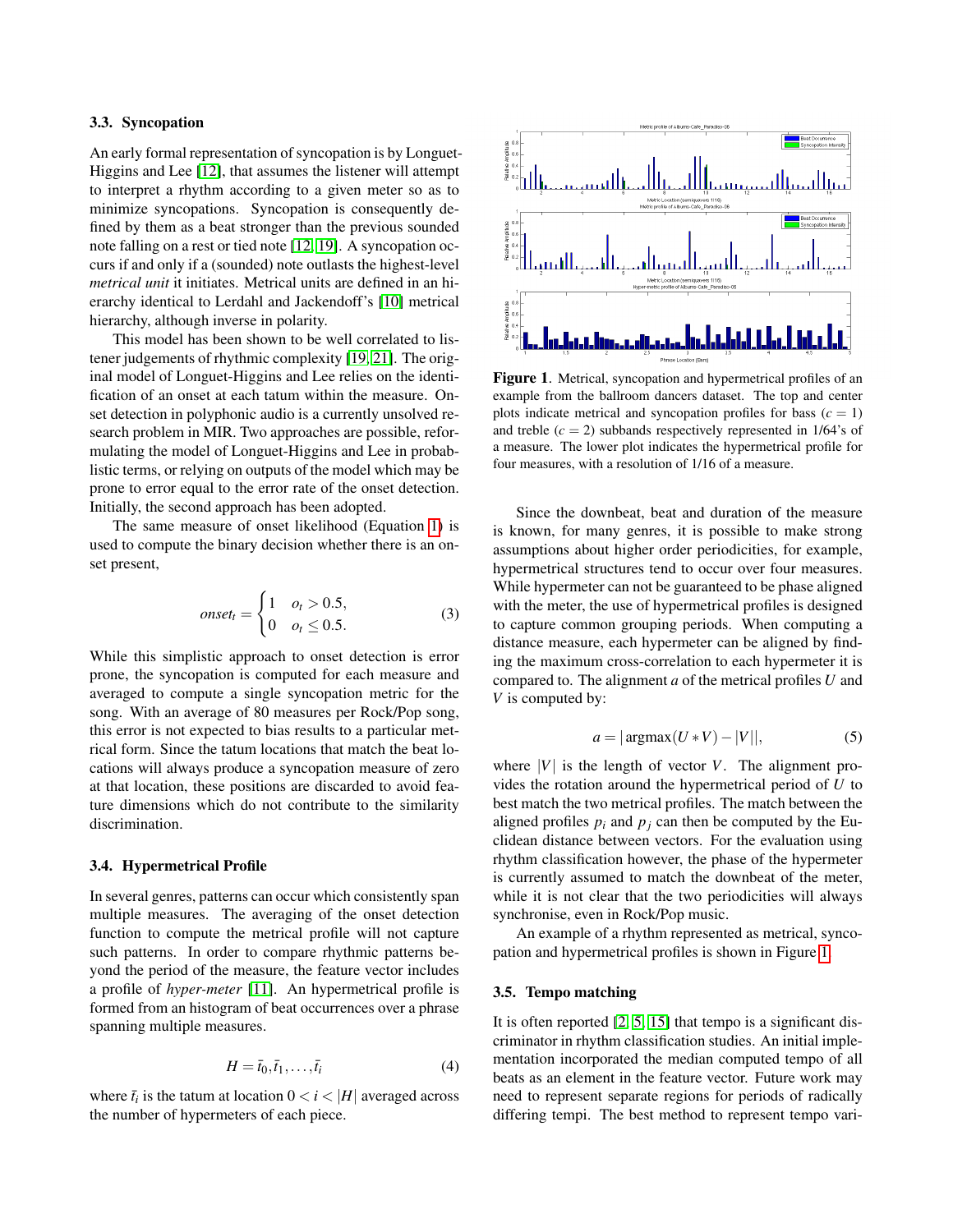<span id="page-3-2"></span>

|       | C  | J  | Q  | R  | S  | T  | Rec % |
|-------|----|----|----|----|----|----|-------|
| C     | 94 |    | 2  | 8  | 4  |    | 86    |
|       | 2  | 39 | 2  |    | 4  |    | 69    |
| Q     | 3  |    | 34 | 5  | 10 |    | 63    |
| R     | 14 | 6  | 5  | 40 | 8  | 8  | 49    |
| S     | 8  | 5  | 6  |    | 51 |    | 63    |
| T     |    | 6  |    | 8  | 6  | 50 | 64    |
| Pre % | 73 | 67 | 68 | 53 | 61 | 78 |       |

**Table 1.** Confusion matrix for ballroom dancer  $\frac{4}{4}$  rhythms. Columns indicate how the ground truth (rows) were classified as: *C*haChaCha, *J*ive, *Q*uickstep, *R*umba, *S*amba and *T*ango. *Pre*cision and *Rec*all are also indicated.

ation between rhythms and the impact on similarity judgements remains unresolved. For example, many cover versions of songs with the same rhythm as the original are often played at radically different tempi.

# 4. EVALUATION

<span id="page-3-0"></span>Evaluation of rhythmic similarity remains a problem due to it's informal definition. Paulus and Klapuri [\[14\]](#page-4-4) compared similarity measures of two patterns of the same rhythm to patterns of different rhythms (in-song vs. inter-song). While this establishes an upper bound on similarity, this approach does not measure perceived similarity between different pieces. Guastavino et al [\[7\]](#page-4-12) compared algorithms to listener judgements of flamenco rhythms, however the rhythms were synthesized and lacking typical accompaniment (i.e melodic instruments). Several researchers [\[2,](#page-4-7) [5,](#page-4-5) [15\]](#page-5-4) have used classification between labelled ballroom dance rhythms as an evaluation method. While this has good ecological validity, the dataset may be biased towards music which have overtly differentiated rhythms for the purpose of dancing. For example, the high discriminability by tempo may be specific to the ballroom dataset. Comparisons of pieces of music which are not so obviously rhythmically different (i.e. differing in meter or significantly in tempo) are more common in MIR or musicological tasks.

Mindful of these issues, a reduced set of the ballroom dancer dataset was used for evaluation. Since the model relies on a beat tracker which can identify the metrical period, the metrical, syncopation and hypermetrical profiles vary in length depending on the meter. Meters like  $\frac{3}{4}$  and <sup>4</sup> are therefore firstly classified using the meter assigned by the beat-tracker since it is such a strong differentiation. To test the capability of the similarity model alone, a reduced dataset consisting of only those pieces in  $\frac{4}{4}$  and classified as such by the beat-tracker were tested. The number of rhythms in each style were then ChaChaCha (109), Jive (56), Quickstep (54), Rumba (81), Samba (80), and Tango

<span id="page-3-1"></span>

| Description          | Features | # Correct | % Success |
|----------------------|----------|-----------|-----------|
| <b>Full Features</b> | 122      | 308       | 67%       |
| No Tempo             | 121      | 290       | 63%       |
| No Syncopation       | 98       | 285       | 62%       |
| <b>Bass Only</b>     | 94       | 274       | 60%       |
| No Hypermeter        | 58       | 253       | 55%       |
| No Meter Prof.       | 90       | 238       | 52%       |

Table 2. Results of classification by feature inclusion. The Features column indicates the number of feature attributes used in each run, percent success is the number of rhythms correctly classified compared to the total 458 rhythms.

(78), 458 pieces total of 30 seconds duration each.

The machine learning system Weka was used with the SVM function using sequential minimal optimization [\[8\]](#page-4-13) for evaluation. The rhythms were classified as belonging to one of the six dance styles. A standard 10-fold cross-validation was used, where 10 randomly chosen subsets of the dataset are used with 90% of the examples used for training, remaining 10% for testing, and the final result is the average over the folds. Baseline evaluation (derived using the ZeroR function) is 24%.

## 5. RESULTS

Running the SVM on the reduced ballroom dataset produced the confusion matrix in Table [1.](#page-3-2) This corresponds to a performance of 67% correctly classified instances. In order to evaluate the contributions of each feature, the difference in performance when removing features is summarised in Table [2.](#page-3-1) It can be seen that removing the 32 metrical profile features, for both bass and treble subbands, had the greatest impact on the classification. In similar fashion, the long temporal structure of the hypermeter had a significant effect on the classification performance. The "Bass Only" features refers to removing the treble features for metrical and syncopation profiles, to determine the contribution that the subband separation makes. Interestingly, these features and the syncopation profiles had a greater impact than the tempo feature in classification.

This runs counter to the finding of [\[2,](#page-4-7) [5\]](#page-4-5) who reported tempo being a significant classification feature. Such a finding would seem to be in part due to the AdaBoost classifier used by [\[2\]](#page-4-7) being less able to handle the higher dimensionality produced by the full-feature vector than the SVM. AdaBoost produced significantly lower results (37%), mainly because boosting was not possible, but removal of tempo dropped performance (28%) while removal of metrical or syncopation profile produced no change in performance.

Principle components analysis (PCA) was used to reduce the dimensionality of the features, from 122 to 78 features, but this was found to not improve performance with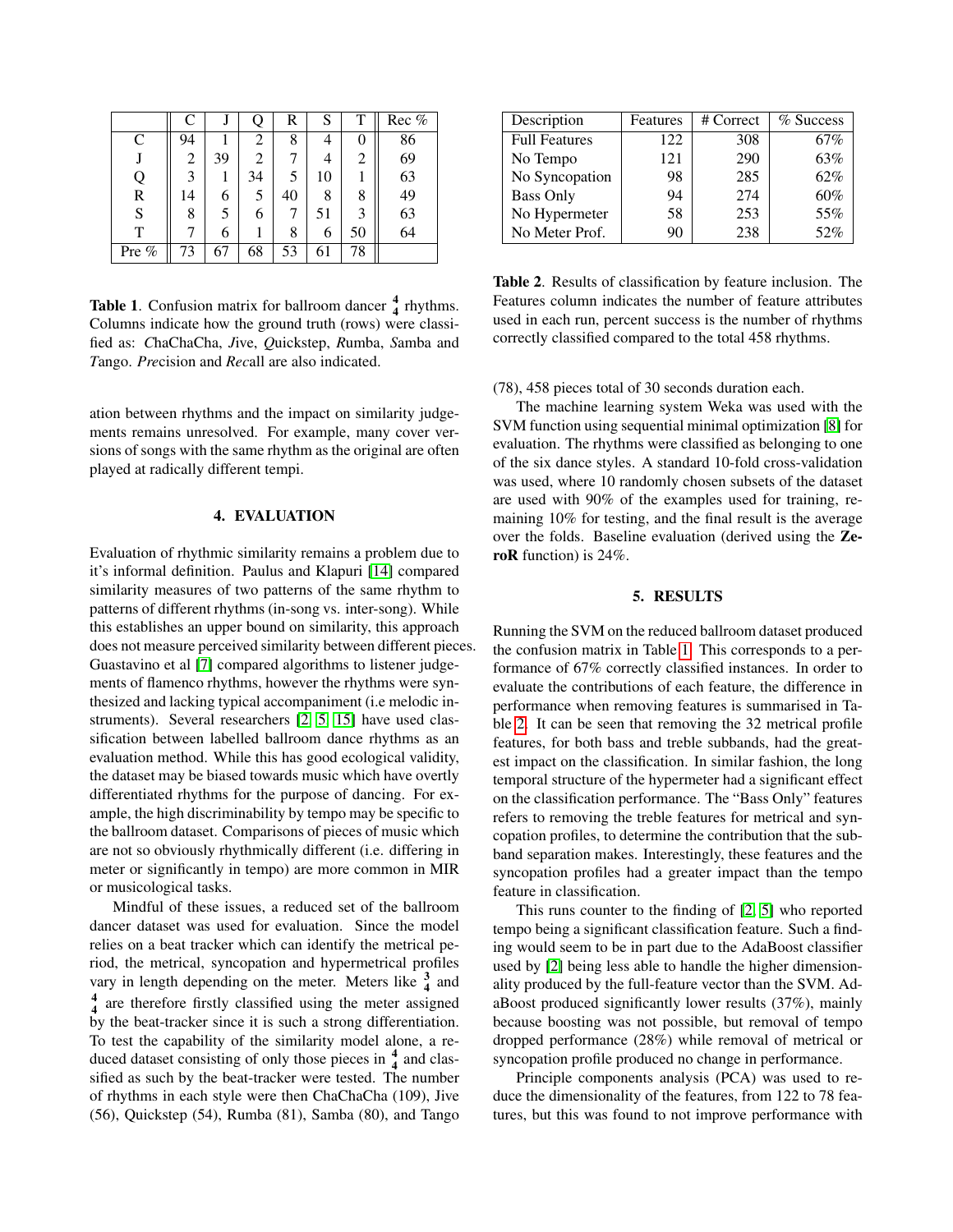SVM (56%) or AdaBoost (27%). An approach of reducing dimensionality by using higher level musical representations that introduces greater inductive bias [\[1\]](#page-4-8) seems a more advantageous approach.

Compared to the results presented by [\[2\]](#page-4-7), when incorporating their full complement of rhythmic patterns and other features (their Table 4), the model presented here performs significantly worse. However, when compared against the rhythmic patterns used by them alone (their Table 3), the model here performs better except for Rumba patterns (49% vs. 54%). In principle, the extra features they use could also be combined with the model to improve its results, although increasing dimensionality may not guarantee this. In comparison to [\[15\]](#page-5-4), however, the model here performs significantly worse, with the additional cost of higher dimensionality.

## 6. CONCLUSIONS

A model of rhythm using features drawn from music perception has been proposed as a means of computing rhythmic similarity of music recordings. It's performance has been analysed by using it in a rhythmic style classification task. Such features, when combined with a sufficiently capable machine learning algorithm (the SVM), has been demonstrated to improve on previously reported results drawn from metric patterns [\[2\]](#page-4-7), but remains below best performance [\[15\]](#page-5-4). The use of features which correspond to musical concepts aids the improvement by closer matching listeners cognitive processes (inasfar as musicological concepts as syncopation and metrical profile match listeners perception).

There are many improvements that can be made. The dimensionality is very large and therefore computationally high. One feasible method of reduction of dimensionality is to use the lower Fourier coefficients [\[4\]](#page-4-0) of the metrical profiles. The features that are compared are insufficient to identify all rhythms which are perceived as similar. The features used summarise behaviour over long spans of time. Averaging across measures to produce metrical profiles is unlikley to sufficiently capture rhythmic features when the corpus consists of highly similar rhythms. For example, an homogenous corpus such as Rock/Pop rhythms are not able to be cleanly separated into rhythm patterns such as dance styles. For such rhythms, matching on short term rhythmic figures or "riffs" independent of the meter may be required.

The presence of syncopation on each measure and it's occurrence across the piece are currently mixed. A low syncopation measure can indicate there weren't many occurances across the track, or that the onsets were corrupted by noise. A possible method to address this is by modelling the observation of onsets as a hidden Markov process. This is a current research topic.

# 7. ACKNOWLEDGEMENTS

This research was supported by the French project Oseo "Quaero". Thanks are due to Geoffroy Peeters for provision of the beat-tracker.

# 8. REFERENCES

- <span id="page-4-8"></span>[1] E. Alpaydin, *Introduction to Machine Learning*. Cambridge, Mass: MIT Press, 2004, 415p.
- <span id="page-4-7"></span>[2] S. Dixon, F. Gouyon, and G. Widmer, "Towards characterisation of music via rhythmic patterns," in *Proceedings of the International Symposium on Music Information Retrieval*, 2004.
- <span id="page-4-3"></span>[3] P. Essens, "Structuring temporal sequences: Comparison of models and factors of complexity," *Perception and Psychophysics*, vol. 57, no. 4, pp. 519–32, 1995.
- <span id="page-4-0"></span>[4] J. Foote, M. Cooper, and U. Nam, "Audio retrieval by rhythmic similarity," in *Proceedings of the International Symposium on Music Information Retrieval*, 2002, pp. 265–266.
- <span id="page-4-5"></span>[5] F. Gouyon, S. Dixon, E. Pampalk, and G. Widmer, "Evaluating Rhythmic Descriptors For Musical Genre Classification," in *Proceedings of the AES 25th International Conference*, 2004, pp. 196–204.
- <span id="page-4-6"></span>[6] M. Gruhne, C. Dittmar, and D. Gaertner, "Improving rhythmic similarity computation by beat histogram transformations," in *Proceedings of the International Symposium on Music Information Retrieval*, 2009, pp. 177–182.
- <span id="page-4-12"></span>[7] C. Guastavino, F. Gómez, G. Toussaint, F. Marandola, and E. Gómez, "Measuring similarity between flamenco rhythmic patterns," *Journal of New Music Research*, vol. 38, no. 2, pp. 129–38, 2009.
- <span id="page-4-13"></span>[8] M. Hall, E. Frank, G. Holmes, B. Pfahringer, P. Reutemann, and I. H. Witten, "The WEKA data mining software: An update," *SIGKDD Explorations*, vol. 11, no. 1, 2009.
- <span id="page-4-2"></span>[9] O. Ladinig, "Temporal expectations and their violations," Ph.D. dissertation, Institute for Logic, Language and Computation, Universiteit van Amsterdam, The Netherlands, October 2009.
- <span id="page-4-10"></span>[10] F. Lerdahl and R. Jackendoff, *A Generative Theory of Tonal Music*. Cambridge, Mass: MIT Press, 1983, 368p.
- <span id="page-4-11"></span>[11] J. London, *Hearing in Time: Psychological Aspects of Musical Meter*. Oxford University Press, 2004.
- <span id="page-4-9"></span>[12] H. C. Longuet-Higgins and C. S. Lee, "The rhythmic interpretation of monophonic music," *Music Perception*, vol. 1, no. 4, pp. 424–41, 1984.
- <span id="page-4-1"></span>[13] C. Palmer and C. L. Krumhansl, "Mental representations for musical meter," *Journal of Experimental Psychology - Human Perception and Performance*, vol. 16, no. 4, pp. 728–41, 1990.
- <span id="page-4-4"></span>[14] J. Paulus and A. Klapuri, "Measuring the similarity of rhythmic patterns," in *Proceedings of the International Symposium on Music Information Retrieval*, 2002.